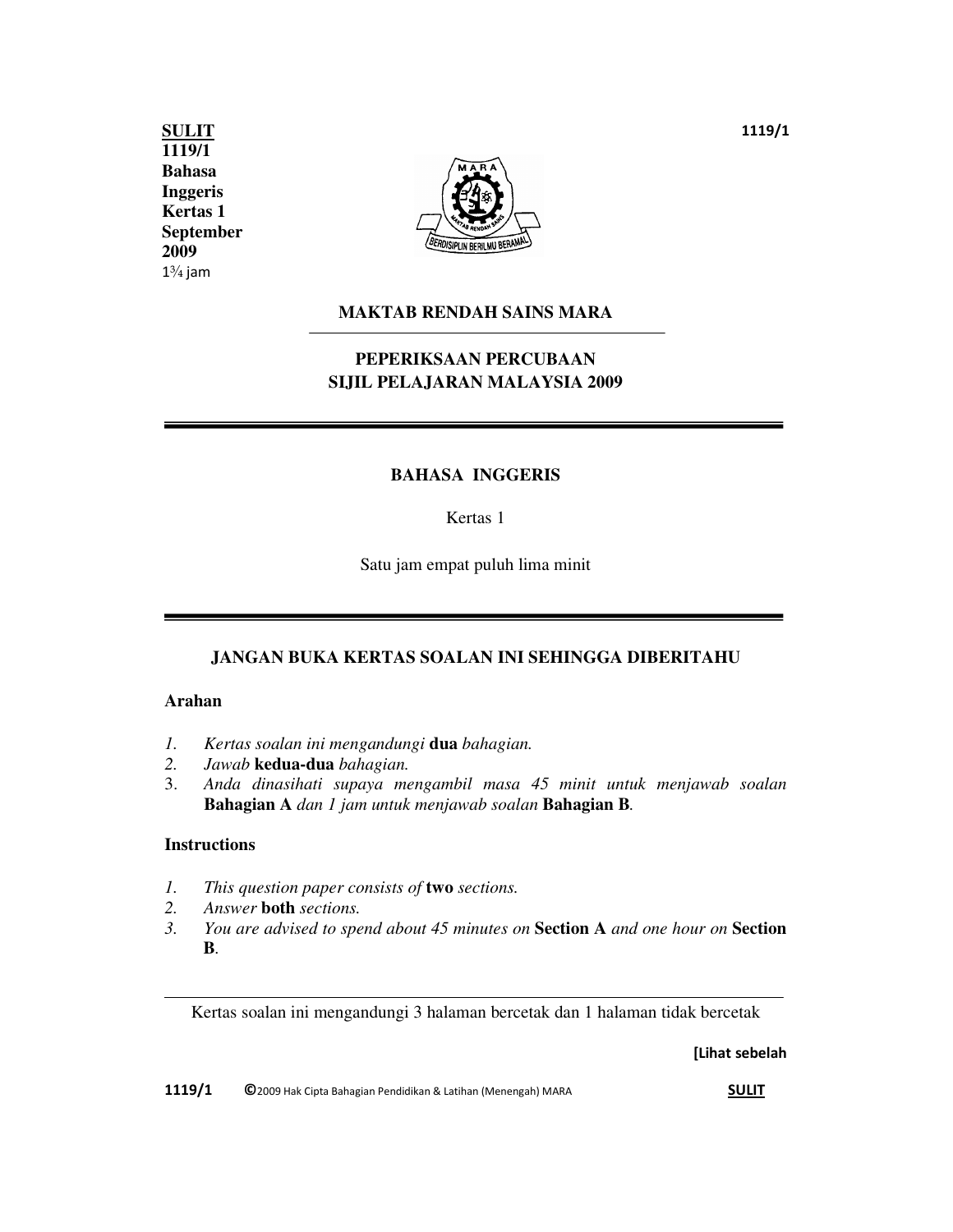## **Section A: Directed Writing**  [35 *marks*] [*Time suggested : 45 minutes*]

You are concerned for the safety of your neighbourhood because there are abandoned houses that are visited regularly by suspicious youths on motorbikes. As the President of the Neighbourhood Committee, write a letter to the Chairman of the District Council to complain about this matter.

In your letter, complain about the following:

- Houses being broken into
- Missing items
- Vandalism
- Loud music from abandoned houses
- Illegal racing

When writing out the letter, you should remember to:

- use the correct format
- use and elaborate all the points given
- add relevant information or examples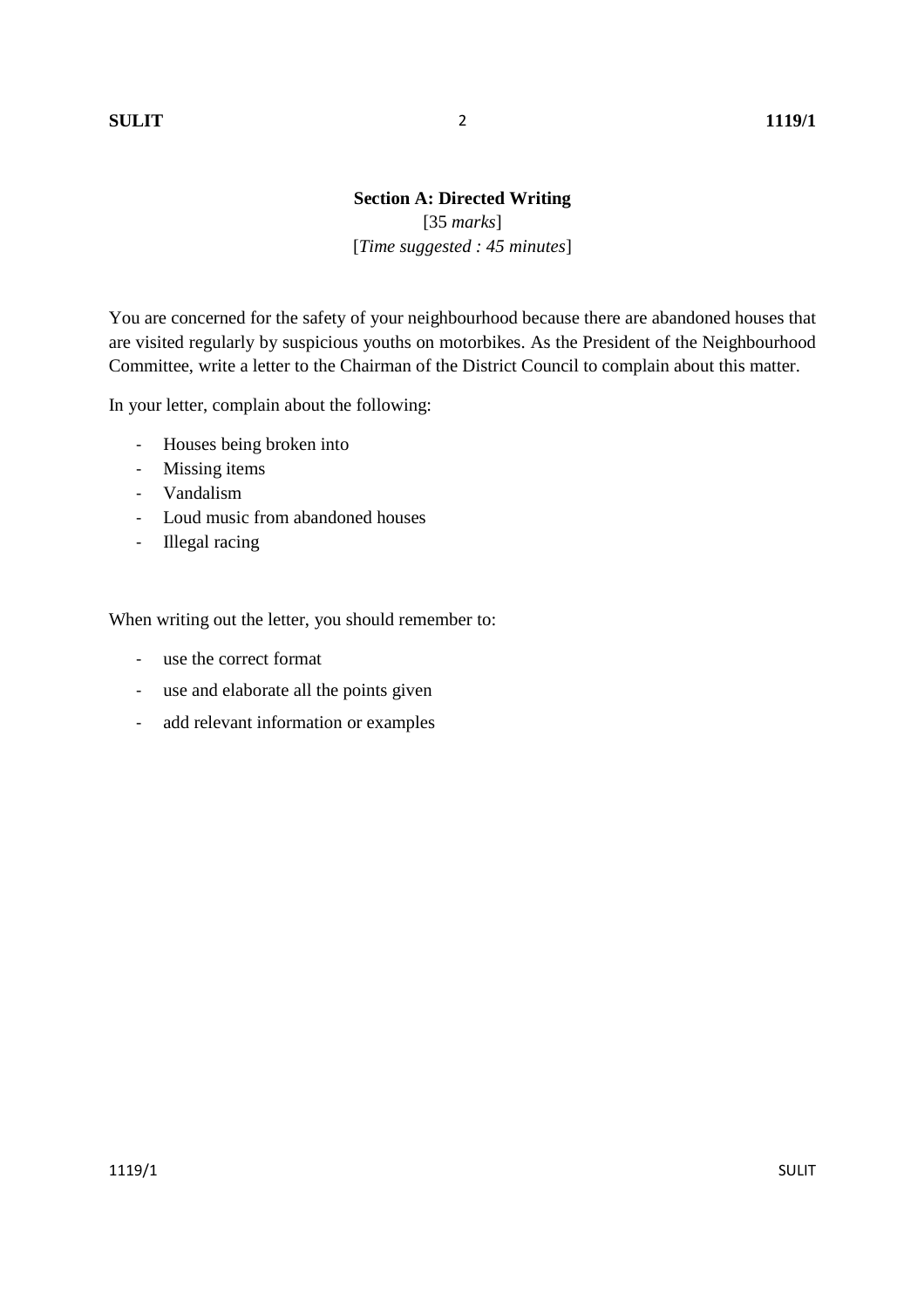## **Section B : Continuous Writing**  [50 *marks*]

[*Time suggested: One hour*]

*Write a composition of about 350 words on one of the following topics.* 

- (a) Describe a place that you would go to when you are feeling sad or down.
- (b) Write about how to promote unity in Malaysia.
- (c) Write a story entitled: Honesty pays.
- (d) Factors to consider when choosing a career
- (e) She

## **KERTAS SOALAN TAMAT**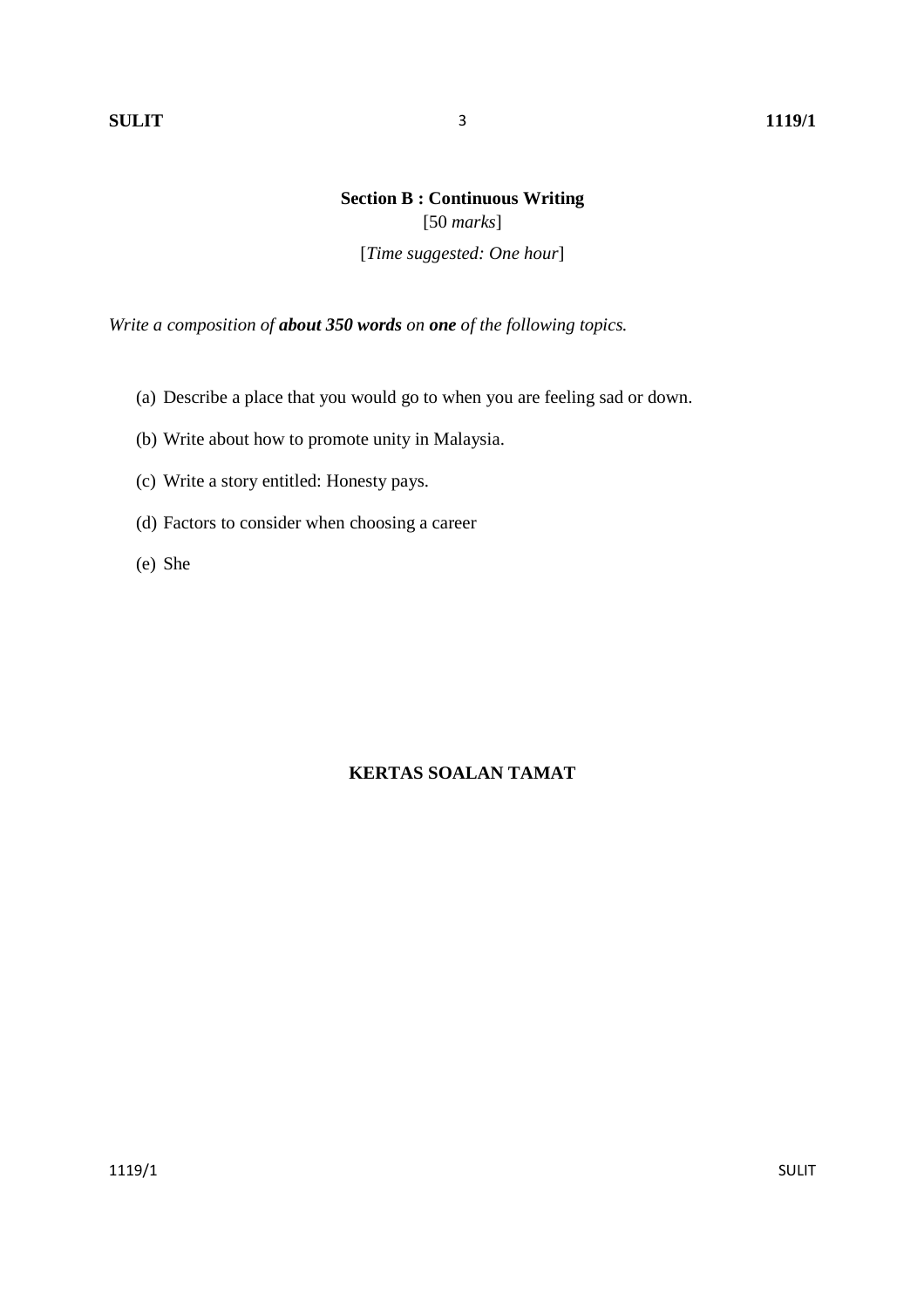**Name: …………………………………………… Class: ……………………**

# **SULIT 1119/2**

**Bahasa Inggeris Kertas 2 September 2009** 

2¼ jam



**1119/2** 

#### **MAKTAB RENDAH SAINS MARA**

## **PEPERIKSAAN PERCUBAAN SIJIL PELAJARAN MALAYSIA 2009**

#### **BAHASA INGGERIS**

#### Kertas 2

#### Dua jam lima belas minit

#### *JANGAN BUKA KERTAS SOALAN INI SEHINGGA DIBERITAHU*

#### **Arahan**

- 1. *Kertas soalan ini mengandungi* **empat** *bahagian*.
- 2. *Jawab* **semua** *bahagian.*
- 3. *Anda dinasihati supaya mengambil masa 25 minit untuk menjawab soalan dalam* **Bahagian A,** *25 minit untuk* **Bahagian B***, 50 minit untuk* **Bahagian C** *dan 35 minit untuk* **Bahagian D.**
- 4. *Soalan-soalan yang dikemukakan dalam* **Bahagian A** *kertas ini mempunyai* **empat** *pilihan jawapan.*

#### **Instructions**

- 1. *This question paper consists of* **four** *sections.*
- 2. *Answer* **all** *sections.*
- 3. *You are advised to spend about 25 minutes on* **Section A***, 25 minutes on* **Section B,** *50 minutes on* **Section C**  *and 35 minutes on* **Section D.**
- 4. *Questions in* **Section A** *of this paper consist of four options.*

| Section      | <b>Marks</b> |  |  |
|--------------|--------------|--|--|
| $\mathbf A$  | 15           |  |  |
| B            | 10           |  |  |
| $\mathbf C$  | 25           |  |  |
| D            | 25           |  |  |
| <b>Total</b> | 75           |  |  |

**[Lihat sebelah**  Kertas soalan ini mengandungi 19 halaman bercetak dan 1 halaman tidak bercetak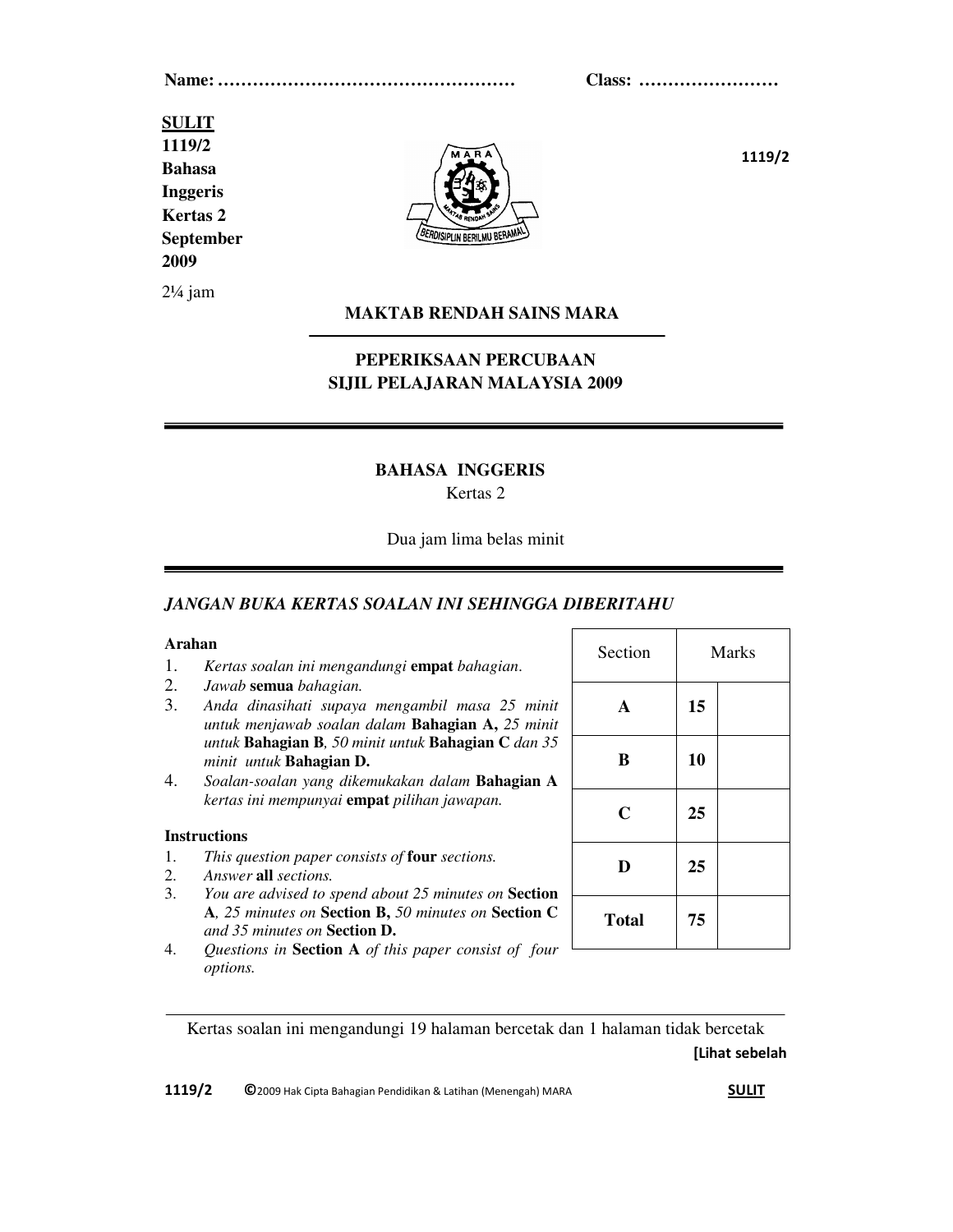## **Section A**  [15 *marks*]



- **1** This sign is meant for customers who are waiting
	- **A** to order
	- **B** for a table
	- **C** to be served
	- **D** for the waiter



## **Reading materials preferred by students of Jaya College**

- **2** The pie chart above shows that
	- **A** most of the students prefer to read academic books
	- **B** more students prefer reading magazines to newspapers
	- **C** more students prefer reading novels to reading story books
	- **D** most of the students prefer to read comics rather than novels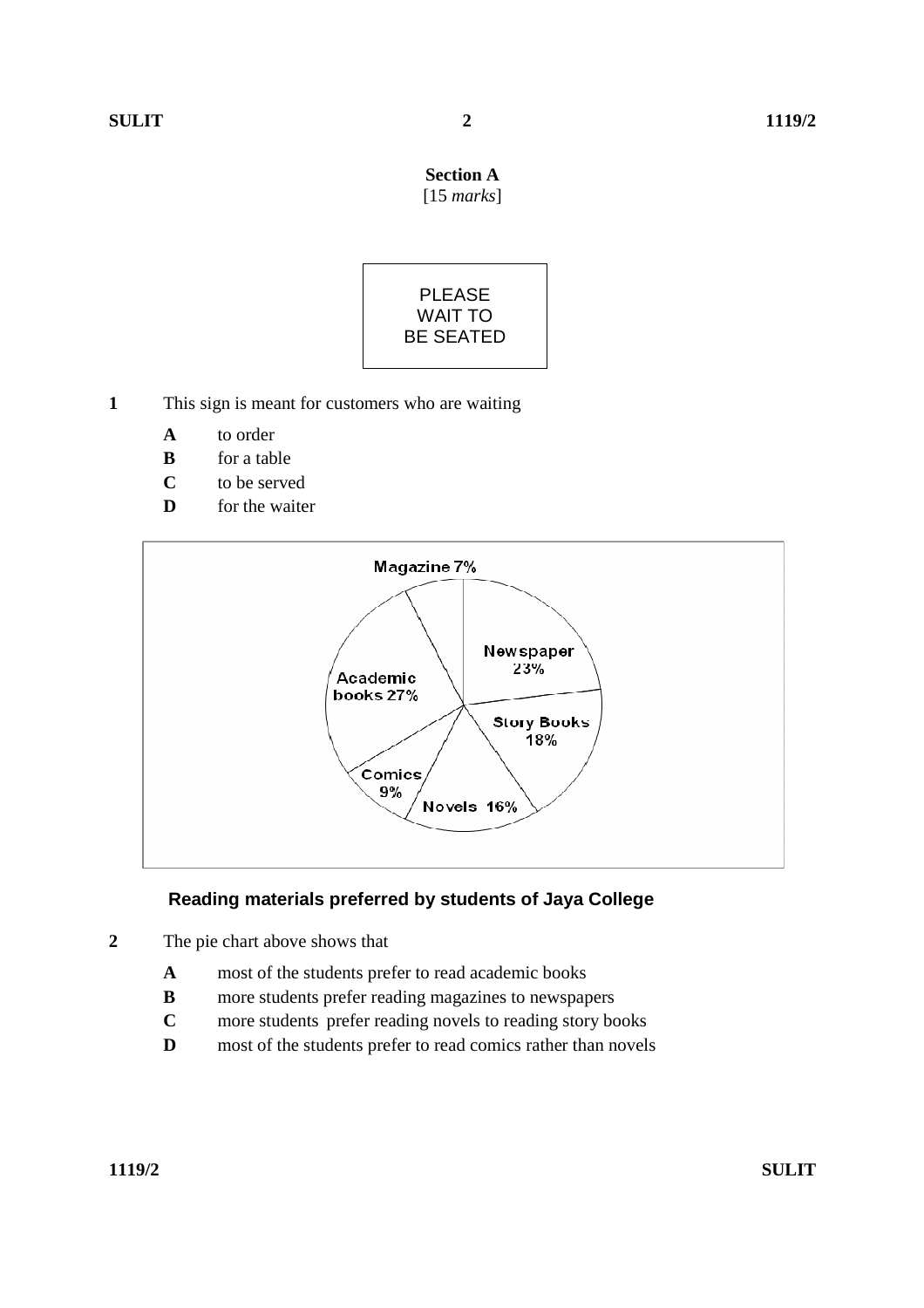Speaking on gangsters infiltrating secondary schools, Selangor police chief Deputy Commissioner Datuk Khalid Abu Bakar said parents should not fear as the matter was not serious. The situation, he added, was under control as police were ever vigilant in *monitoring* schools in Selangor for gangsterism.

(Adapted from *The Star* , January 28, 2009)

- **3** The word *monitoring* in the report can best be replaced with
	- **A** viewing
	- **B** observing
	- **C** researching
	- **D** investigating

Did you know that colours affect our body and mind? They can change the visual size of a room, create a mood and even heal a person. It has been suggested that we should wear colours according to the days that are governed by each planet because doing so can activate human glands in various bodily functions. For instance, red is appropriate for a person with low blood pressure while blue stops overeating.

- **4** According to the article, colours can
	- **A** make you moody
	- **B** are governed by planets
	- **C** cure someone's illnesses
	- **D** change the size of the room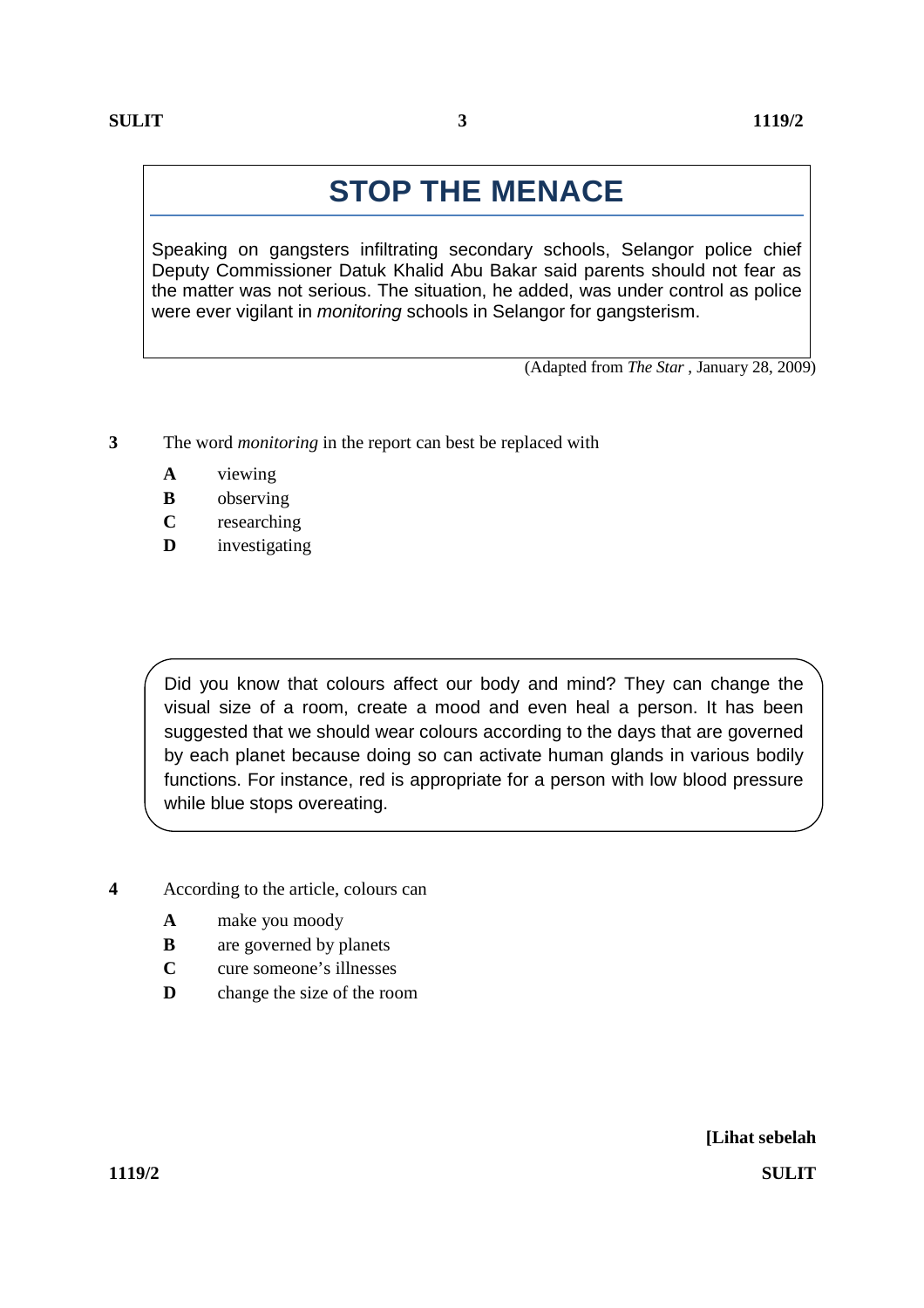## **WASHING INSTRUCTIONS:**

- Do not soak on first wash
- Wash dark colours separately
- Do not bleach
- Line dry in shade
- **5** Which of the following washing instructions should be followed?
	- **A**  Soak the clothes overnight.
	- **B**  Different colours should not be mixed.
	- **C**  Bleach should be added during washing.
	- **D** Hang the clothes to dry under the hot sun.

## **Importance Of Family Dinners**

Finding time to eat dinner as a family has a host of benefits that go far beyond nutrition. Children who eat with their family do well academically and are less likely to smoke, drink, do drugs or get involved in gangsterism compared to those who are left to their own devices. But with two-career households and demanding schedules, who has time? You do, if you remember some key rules.

- **6** From the advice given to parents we know that children who eat with their family will
	- **A** smoke
	- **B** do drugs
	- **C** get into fights
	- **D** do better at school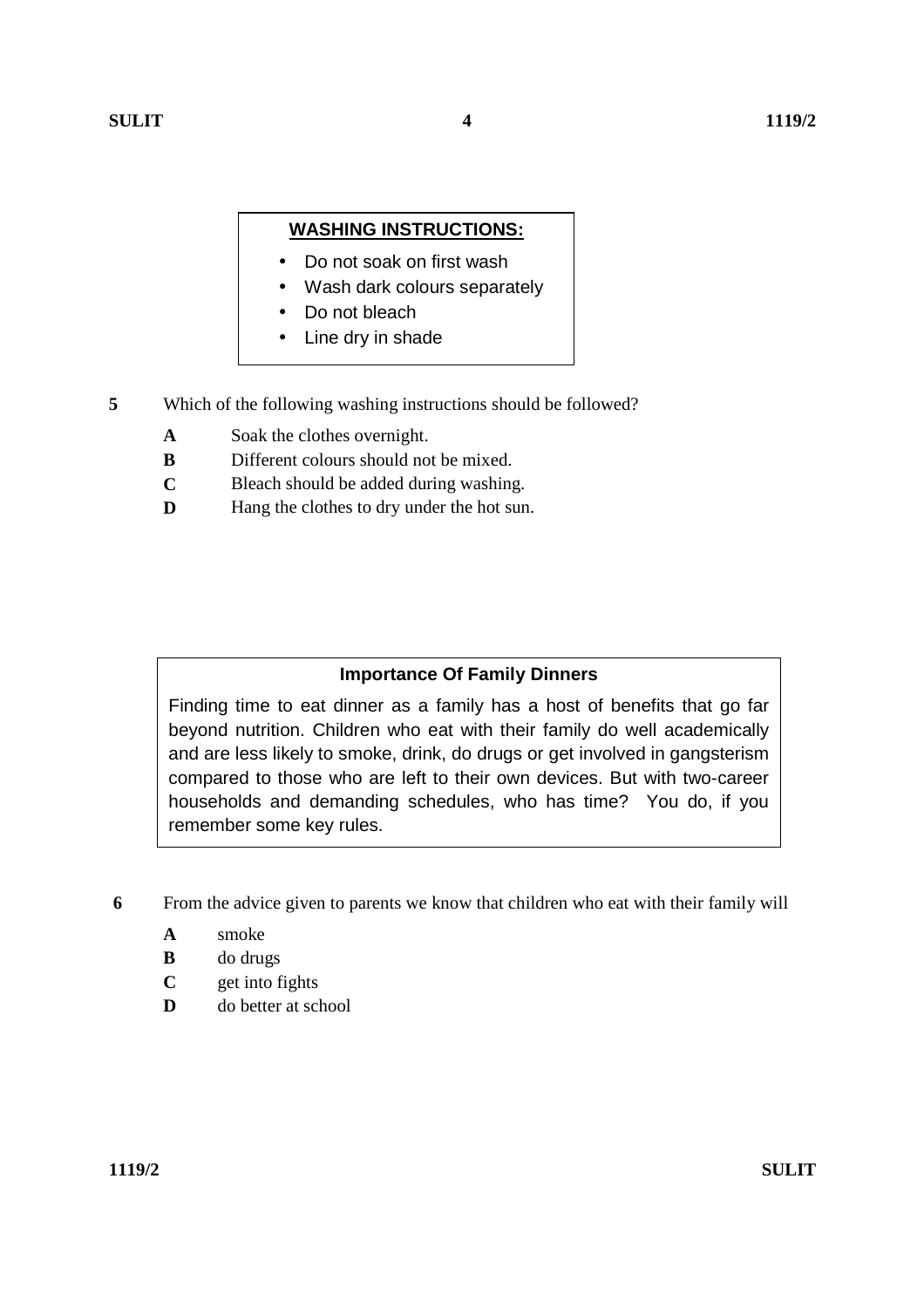

- **7** The expression *to throw in the towel* means to
	- **A** give up
	- **B** cool down
	- **C** take a bath
	- **D** accept the challenge



- **8** From the cartoon strip, we know that the
	- **A** mother likes the colour of the wall
	- **B** son is always annoying the mother
	- **C** son thinks the colour of the wall is annoying
	- **D** mother wants her son to grow up and go to college

**[Lihat sebelah 1119/2 SULIT**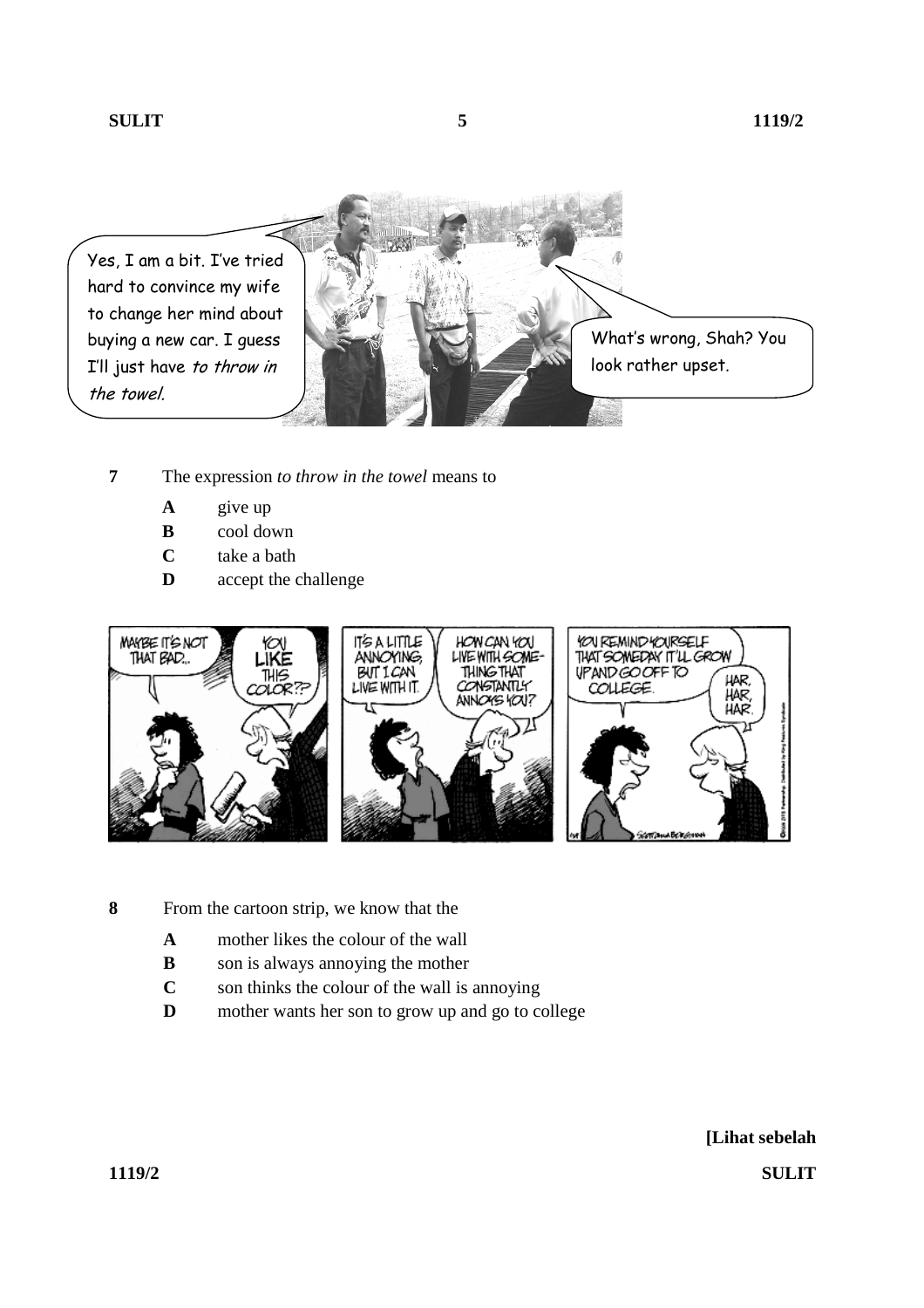#### **Questions 9 – 15** *are based on the following passage*.

Aromatherapy uses oils from plants as medicines. These oils are called essential oils. Common essential oils **9** lavender, rose and pine. Aromatherapy first started in ancient India and Egypt. Today, it is popular once again. But does it work?

Believers say essential oils work **10** many ways. They say that scents are linked to our emotions. Some make you feel calm. Others make **11** feel energetic. Unhappy customers in the United States **12** to court because the aromatherapy products they bought did not work as promised. In view of this, 13 must be careful with the claims they make about their products. Whether you believe essential oils work or not, it is important to use them safely.

Some people develop **14** allergic reaction to the oils. Also, these oils can be **15**  for you and your pet! Always read the safety leaflet. If you plan to use an essential oil for your health, talk to your family doctor first.

| 9         | $\mathbf A$ | include   | 13 | $\mathbf A$  | suppliers      |
|-----------|-------------|-----------|----|--------------|----------------|
|           | B           | includes  |    | B            | inventors      |
|           | $\mathbf C$ | included  |    | $\mathbf C$  | distributors   |
|           | D           | including |    | D            | manufacturers  |
| <b>10</b> | A           | in        | 14 | A            | a              |
|           | B           | on        |    | B            | an             |
|           | $\mathbf C$ | of        |    | $\mathbf C$  | the            |
|           | D           | out       |    | D            | $\overline{a}$ |
| 11        | A           | <b>us</b> | 15 | $\mathbf{A}$ | poison         |
|           | B           | me        |    | B            | poisoned       |
|           | $\mathbf C$ | you       |    | $\mathbf C$  | poisoning      |
|           | D           | them      |    | D            | poisonous      |
|           |             |           |    |              |                |

**<sup>12</sup> A** go

 **B** went

 **C** has gone

 **D** had gone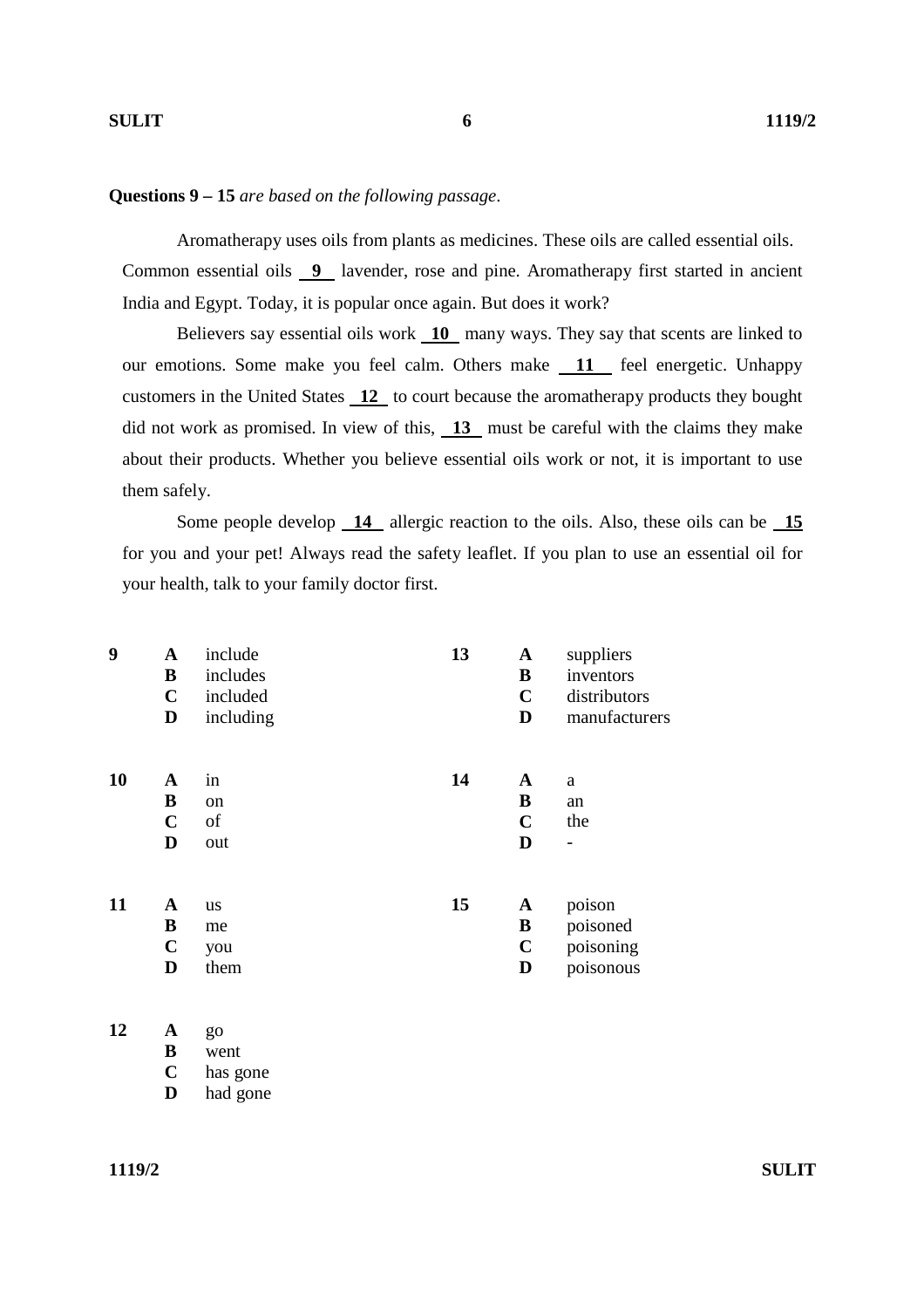#### **Section B**  [10 *marks*]

**Questions 16 – 25** 

*Read the advertisement below and complete the diagram that follows.* 



## **IN CINEMAS SOON!**

#### **DRINK VIILO & WIN A MUSICAL HOLIDAY!**

#### **HERE'S HOW TO WIN**

- Purchase VIILO and collect 10 aluminium foils from the bottle
- Download contest form and complete the slogan
- Send us all 10 VIILO aluminium foils with completed entry form by 30<sup>th</sup> November 2009.

*Send your entries to* 

#### **"VIILO MUSICAL HOLIDAY CONTEST"**

P.O. Box 1026X, Jalan Semangat,46800 Petaling Jaya, Selangor Darul Ehsan

**MUSICAL HOLIDAY CONTEST**

*1 Sept. – 30 Nov, 2009* 

## **\*\* GRAND PRIZE \*\***

#### **5 DAYS 4 NIGHTS FOR 2 ADULTS + 2 CHILDREN to Disney World Orlando Florida!**

- *SPECIAL PRIZE for 3 families, 4 days 3 nights to HONG KONG DISNEYLAND (2 adults + 2 children)* 
	- *100 EARLY BIRDS PRIZES 2 tickets each to watch the movie*

**[Lihat sebelah** 

**1119/2 SULIT**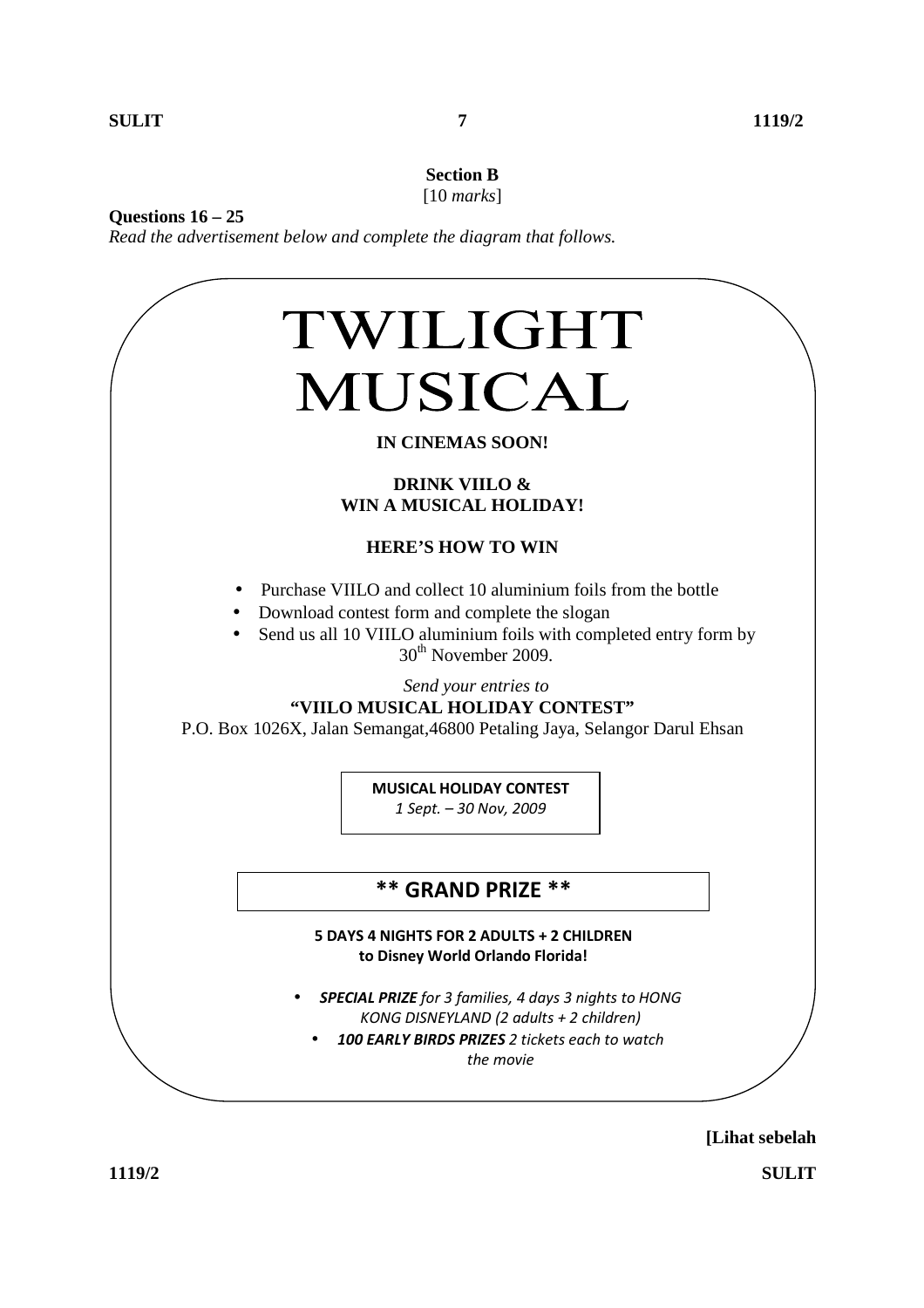

1119/2

**SULIT**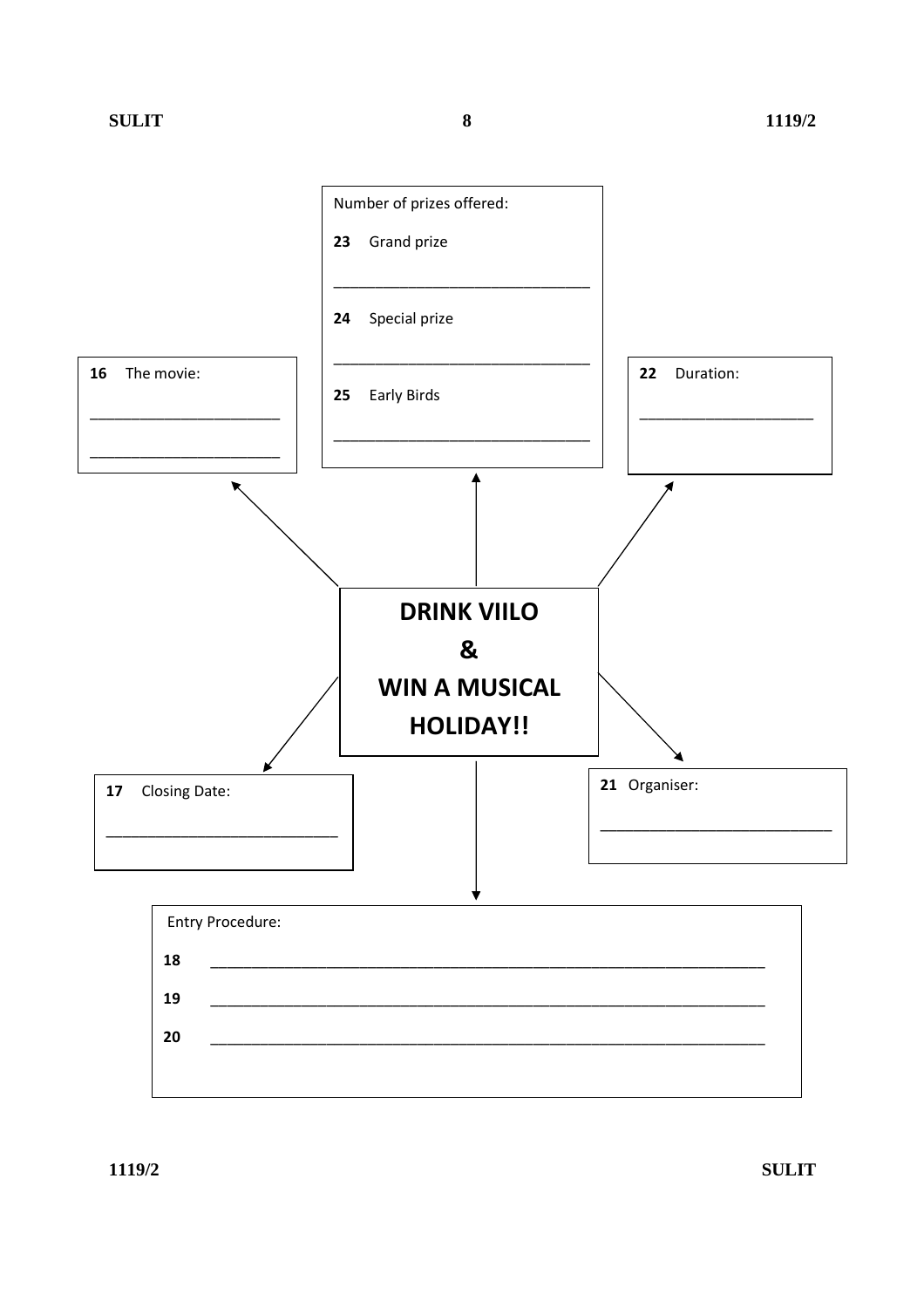## **Section C**

[25 *marks*]

#### **Questions 26-31** *are based on the following passage.*

- **1**  This was Miss Bracegirdle's first visit to France. She did not usually take holidays away from home. Luckily she spoke a little French. 'It is not so difficult to live in France,' she thought. 'The thing to understand is that it is quite different from Easingstoke.'
- **2**  She unpacked her things one by one out of her bag and put them away carefully. She thought about her home in Easingstoke, with flowers in all the rooms and photographs of the family. She thought about her poor brother, working so hard. She felt a little sad, but only for a minute. Her time in France was to be quite short. She was going to be home again soon. Now she must get a good night's sleep. But first that hot bath … *5*
- **3**  She took off her day things and put on her nightdress. Then she picked up her washing things and went to the bathroom, closing her bedroom door quietly. She lay in the hot water and thought about the nice young girl in the hotel who prepared the bath for her. People in this hotel were very friendly – always ready to help. There was so much she wanted to tell her brother when she got home. *10*
- **4**  She got out of the bath and put on her nightdress again. She cleaned the bath very carefully. She did not want the French people to think that the English were dirty. Then she left the bedroom. She went in quickly, put on the light and shut the door. Then, one of those unlucky things happened: the handle of the door came off in her hand. She tried to put the handle back on the door but she could not. 'How do I do *it*?' she thought. 'It is going to be difficult to open the door now. Do I ask that nice girl to come and help me? Perhaps by now she is in bed.' *15 20*
- **5**  She turned away from the door, and suddenly, she saw something much, much worse than the door-handle. There was a man in her bed! She took one look at his thick black hair and his black moustache and immediately felt quite ill with fear. For a minute or two, she could not think. Then her first thought was: 'I must not scream!' She stood there but she could not move. She just looked at the man's dark head and the big line of his back under the bed things. She began to think very quickly. *25*
- **6**  Her next thought was: 'I am in the wrong room. It is the man's room.' She could see his jacket and trousers lying on a chair and his big black shoes on the floor. She must get out quickly. But how? She tried again to open the door with her fingers but she could not. Here she was, shut in a hotel room with an unknown man – a Frenchman! She must think! She must think! She turned off the light. *30*
- **7**  What if the big hairy man pulled her back by the legs as she tried to get out? He could wake up at any minute. She thought that she heard somebody going past outside the door. But it was too late to scream now.

*35*

**[Lihat sebelah** 

**1119/2 SULIT**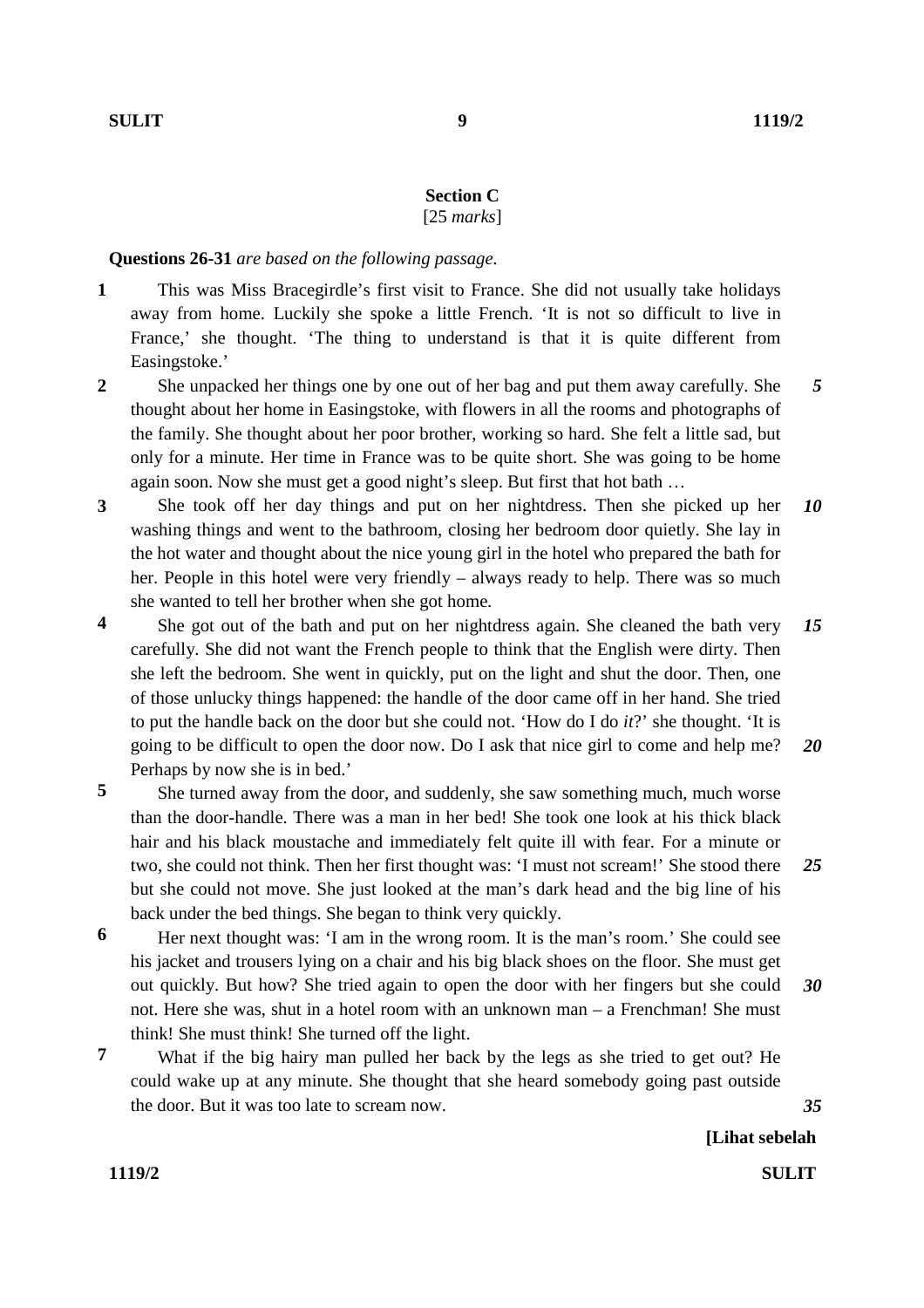- **8**  Suddenly she had an idea. It was now nearly one o'clock in the morning. Perhaps the sleeping man was not dangerous. At seven or eight o'clock, he must get up and go out to work. She lay down on the floor and got under the bed. No sound came from the man above her, but from down there it was difficult to hear anything. She tried to think of her nice little bedroom in Easingstoke with its nice white bed but the floor was getting harder every minute. *40*
- **9**  She tried to think what her room number was. One hundred and fifteen? Or was it one hundred and sixteen? She was always bad at remembering numbers. She began to think of her schooldays and interesting things she learned then. Suddenly, she felt that she was going to sneeze. She could not stop it. 'This is the end of me,' Miss Bracegirdle thought. But she did not sneeze. Her fear was much too strong. She stayed very quiet and listened. But nothing happened. Miss Bracegirdle suddenly knew that she could not stay under the bed any longer. It was better to come out, wake up the man and tell him everything. With difficulty she got out from the bed and said as strongly as she could, 'Monsieur!' Nothing happened. She looked at the man and said again, 'Monsieur! Monsieur!' *45 50*
- **10**  But again, there was no answer. She went closer to the bed. His mouth was opened but his eyes were shut. His hair and moustache were very black but his face had no colour in it. Then, for the third time that night, Miss Bracegirdle nearly died of fear. Suddenly, her legs felt as weak as water. She nearly fell down.
- **11**  Because the man in the bed was dead! It was her first time that she stood face to face with a dead person, but there was no mistake. The man was dead. Miss Bracegirdle could only say, 'He's dead! He's dead!'

(Adapted from *Miss Bracegirdle's Night of Fear, Just English Volume 1, Issue 5*)

**26** (a) From paragraph 1, where does Miss Bracegirdle come from? ...……….….…………………………………………………………….[1 *mark*] (b) From paragraph 2, what were on Miss Bracegirdle's mind when she was unpacking? …….………………………………………………………………………. ......................................................................................................................[1 *mark*]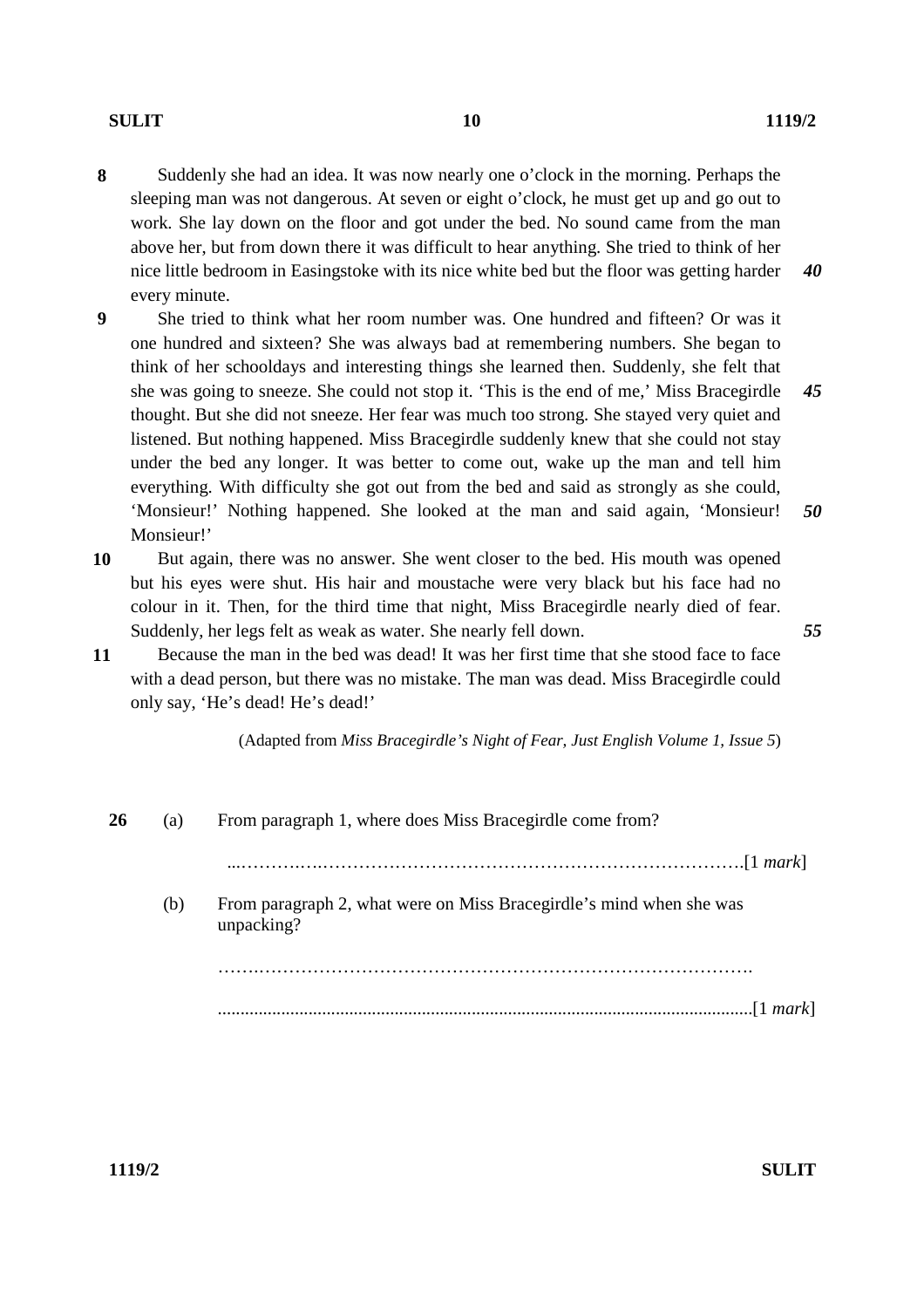| <b>SULIT</b> |     | 11                                                                                                              | 1119/2 |  |
|--------------|-----|-----------------------------------------------------------------------------------------------------------------|--------|--|
| 27           | (a) | Line 19 'How do I do it?' What does 'it' refer to?                                                              |        |  |
|              |     |                                                                                                                 |        |  |
|              | (b) | Which phrase from paragraph 5 shows that Miss Bracegirdle was so<br>terrified with what she had discovered?     |        |  |
|              |     |                                                                                                                 |        |  |
| 28           | (a) | From paragraph 6, what did Miss Bracegirdle immediately do when she realised<br>that she was in the wrong room? |        |  |
|              |     |                                                                                                                 |        |  |
|              |     |                                                                                                                 |        |  |
|              | (b) | From paragraph 8, how did Miss Bracegirdle overcome her fear when she<br>was under the man's bed?               |        |  |
|              |     |                                                                                                                 |        |  |
| 29           | (a) | From paragraph 9, what caused Miss Bracegirdle to come out from her hiding and<br>confront the man?             |        |  |
|              |     |                                                                                                                 |        |  |
|              | (b) | From paragraph 10, give an evidence to show that the man in the bed was dead?                                   |        |  |
|              |     |                                                                                                                 |        |  |
| 30           |     | In your own words, what kind of a person do you think Miss Bracegirdle is?                                      |        |  |
|              |     |                                                                                                                 |        |  |
|              |     |                                                                                                                 |        |  |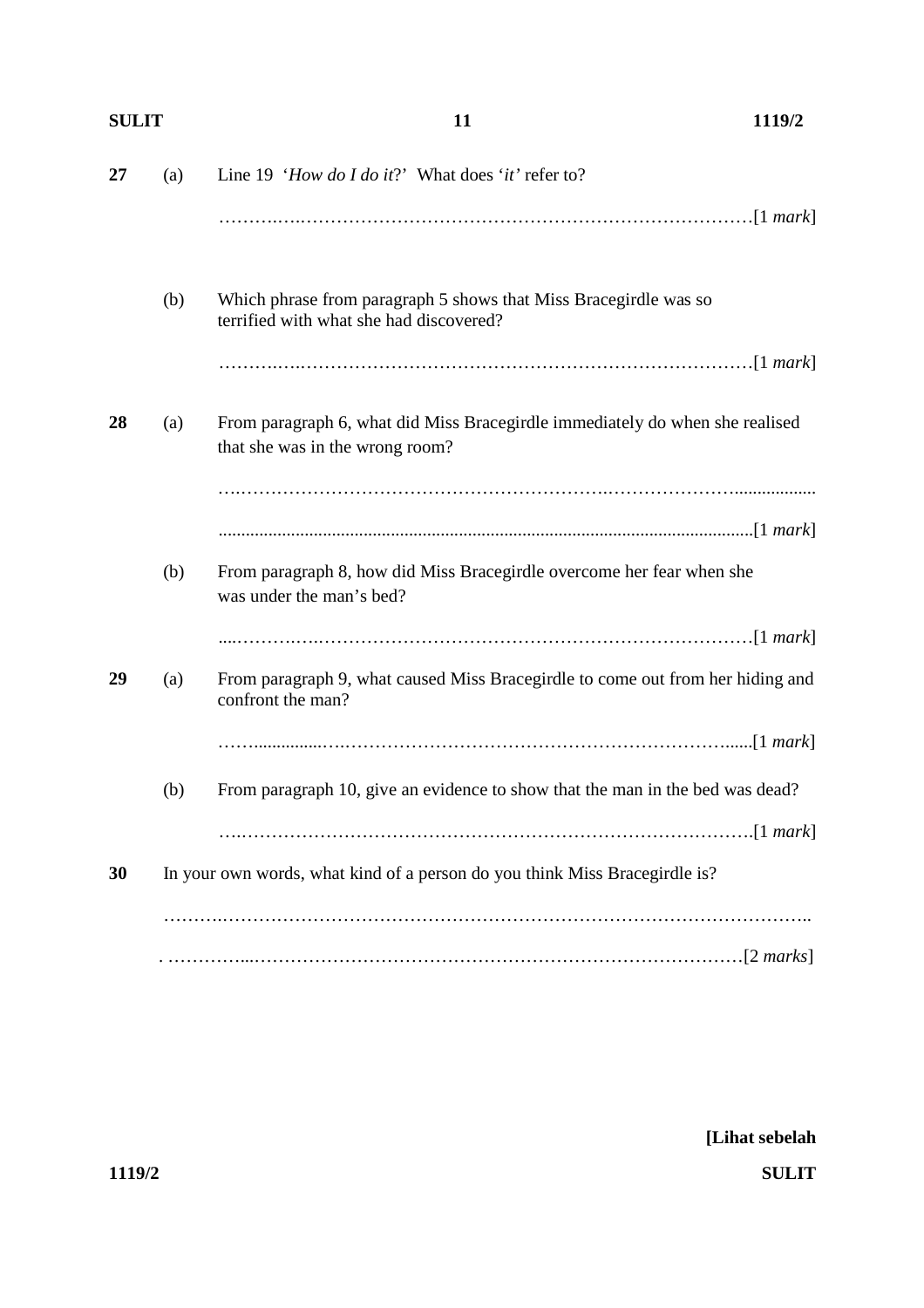#### **SULIT**

- 31 Based on the passage given, write a summary on:
	- What Miss Bracegirdle did and felt when she faced the problems  $\bullet$

Credit will be given for use of own words but care must be taken not to change the original meaning.

Your summary must:

- be in continuous writing form (not in note form)  $\bullet$
- use materials from line 22 to 51
- not be longer than 130 words, including the 10 words given below  $\bullet$

Begin your summary as follows:

She turned away and saw a man in her bed...

 $[15$  marks]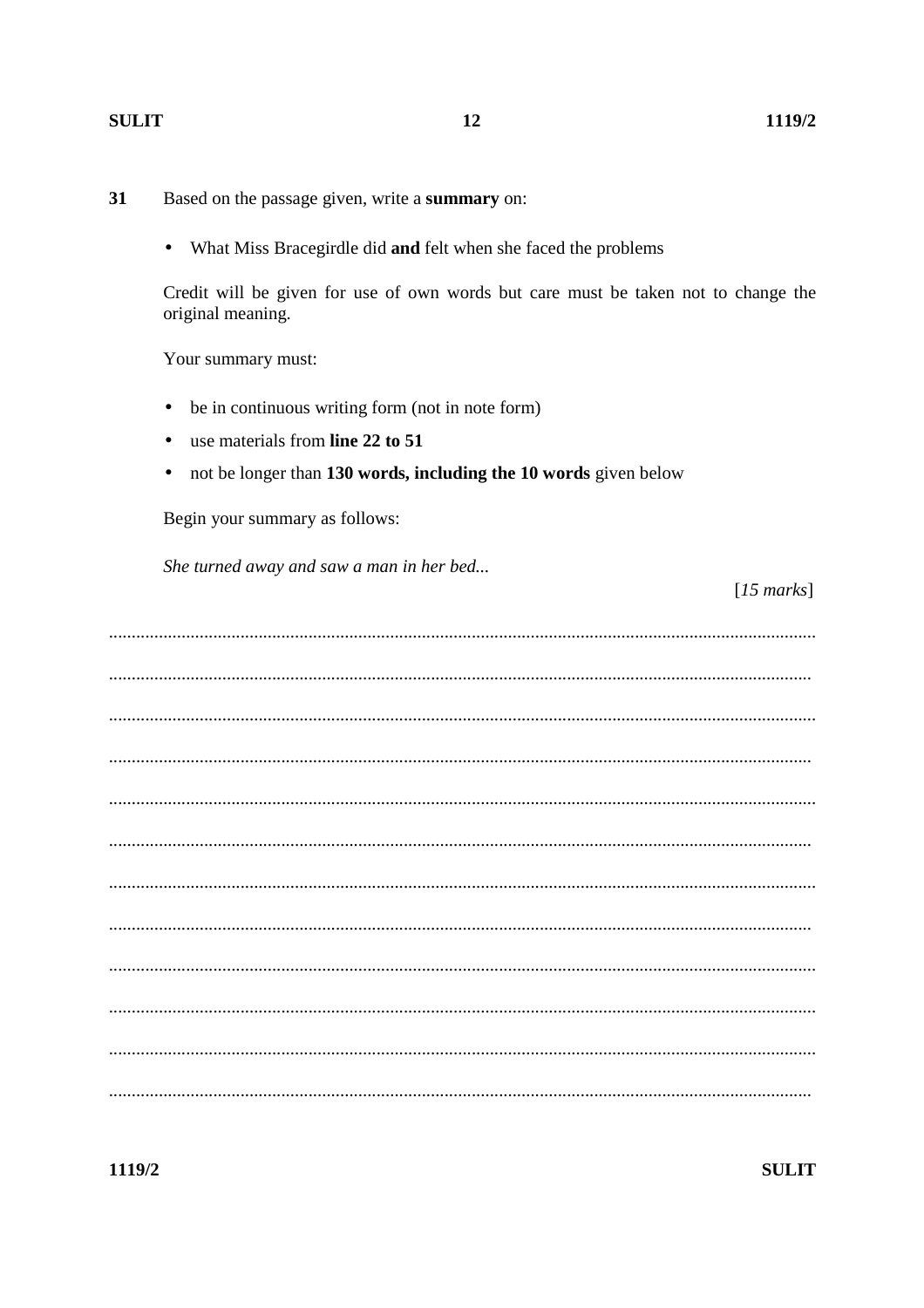# **ANSWER SHEET FOR QUESTION 31**

| [Lihat sebelah |
|----------------|

**SULIT**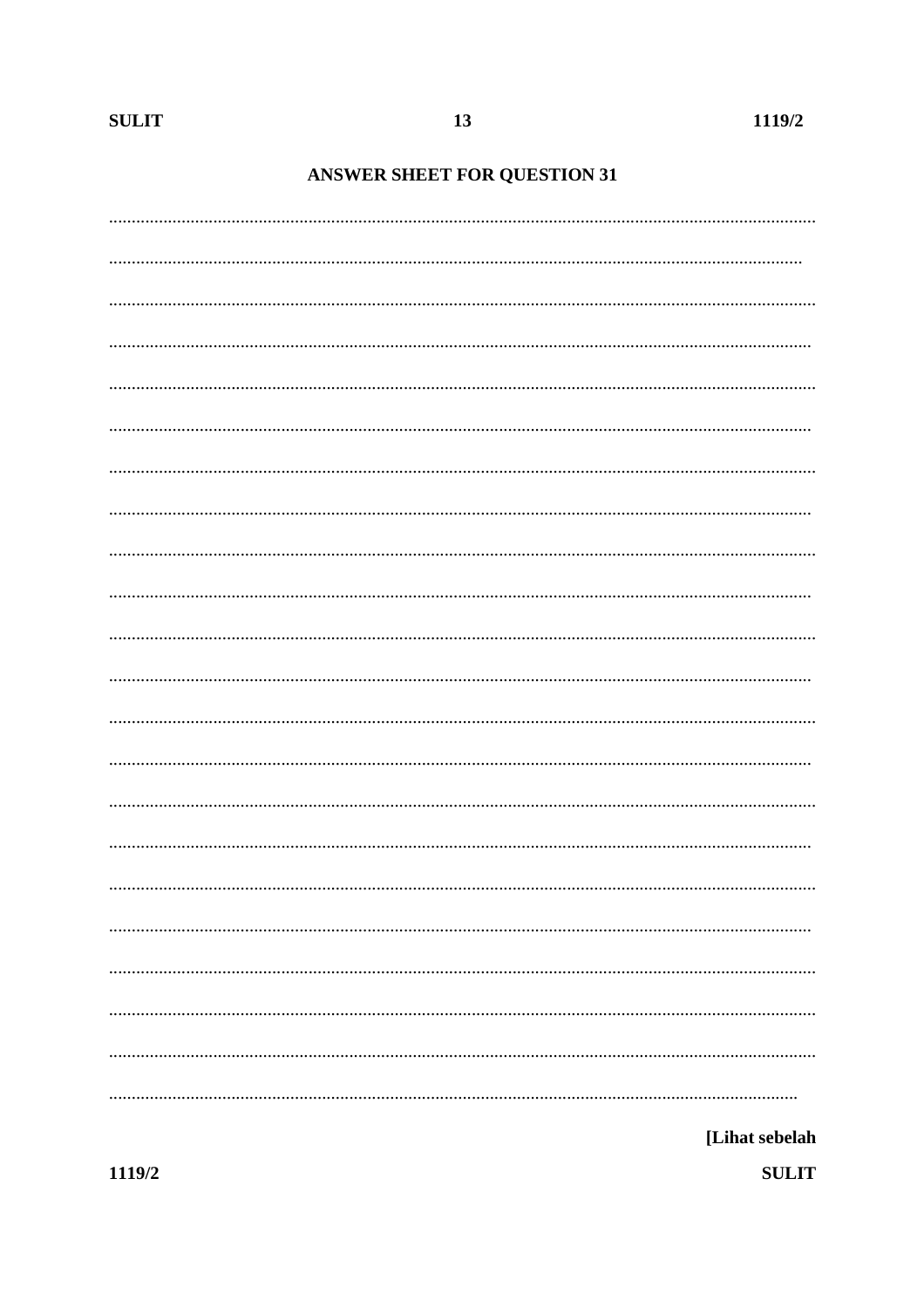## **Section D**

[*25 marks*]

**32** *Read the following stanzas and answer the questions that follow.*

## **The Road Not Taken**

 Two roads diverged in a yellow wood, And sorry I could not travel both And be one traveler long I stood And looked down one as far as I could To where it bent in the undergrowth;

 Then took the other, as just as fair, And having perhaps the better claim, Because it was grassy and wanted wear; Though as for that the passing there Had worn them really about the same,

 And both that morning equally lay In leaves no step had trodden black. Oh, I kept the first for another day! Yet knowing how way leads on to way, I doubted if I should ever come back.

 I shall be telling this with a sigh Somewhere ages and ages hence: Two roads diverged in a wood, and I – I took the one less travelled by, And that has made all the difference.

| <b>Robert Frost</b> |  |
|---------------------|--|
|---------------------|--|

| (a) What did the poet mean by 'diverged' in the first stanza?                                                       |
|---------------------------------------------------------------------------------------------------------------------|
|                                                                                                                     |
| (b) Which lines in stanza 2 tell us that the same number of people had walked both roads?                           |
|                                                                                                                     |
| (c) From stanza 3, who do you think might have trampled the leaves black?                                           |
|                                                                                                                     |
| (d) The persona took a long time to decide which road to take. What would you do if you have<br>to make a decision? |
|                                                                                                                     |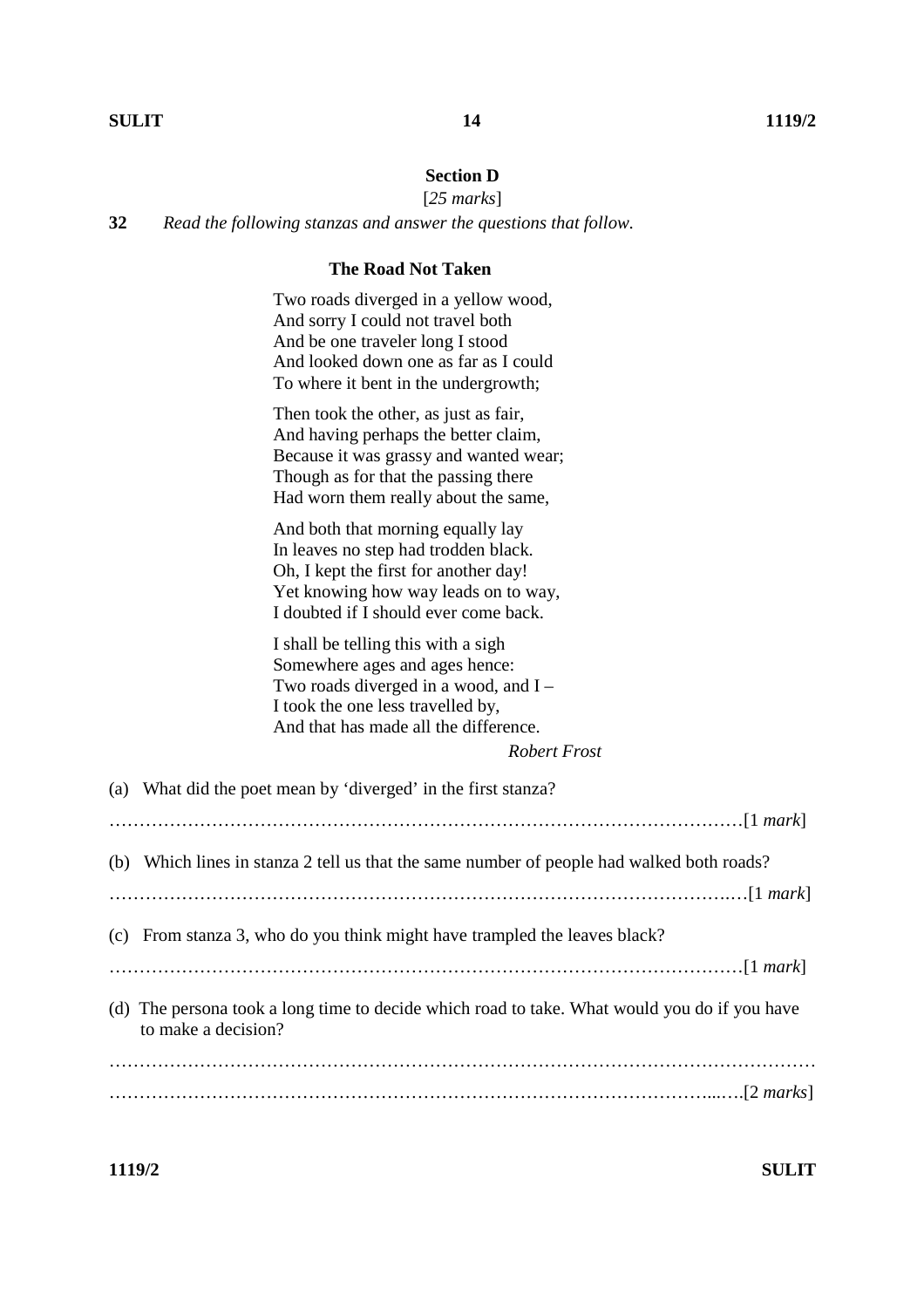### **SULIT 1119/2**

**33** *Read the extract from the short story The Drover's Wife below and answer the questions that follow.* 

Four ragged, dried-up looking children are playing about the house. Suddenly, one of them yells, "Snake! Mother, here's a snake!" The gaunt, sun-browned bushwoman dashes from the kitchen, snatches her baby from the ground, holds it on her left hip and reaches for a stick. "Where is it?" "Here! Gone into the wood-heap!" yells the eldest boy – a sharp, faced, excited urchin of eleven. "Stop there, mother! I'll have him. Stand back! I'll have him!" "Tommy, come here, or you'll be bitten. Come here at once when I tell you!"

|                 | a) Who tells the mother that there is a snake?                             |
|-----------------|----------------------------------------------------------------------------|
|                 |                                                                            |
|                 | b) What kind of a son do you think Tommy is?                               |
|                 |                                                                            |
| $\mathcal{C}$ ) | Which word in the extract describes the mother's quick action?             |
|                 |                                                                            |
|                 | d) What does the physical description of the drover's wife tell about her? |
|                 |                                                                            |
|                 |                                                                            |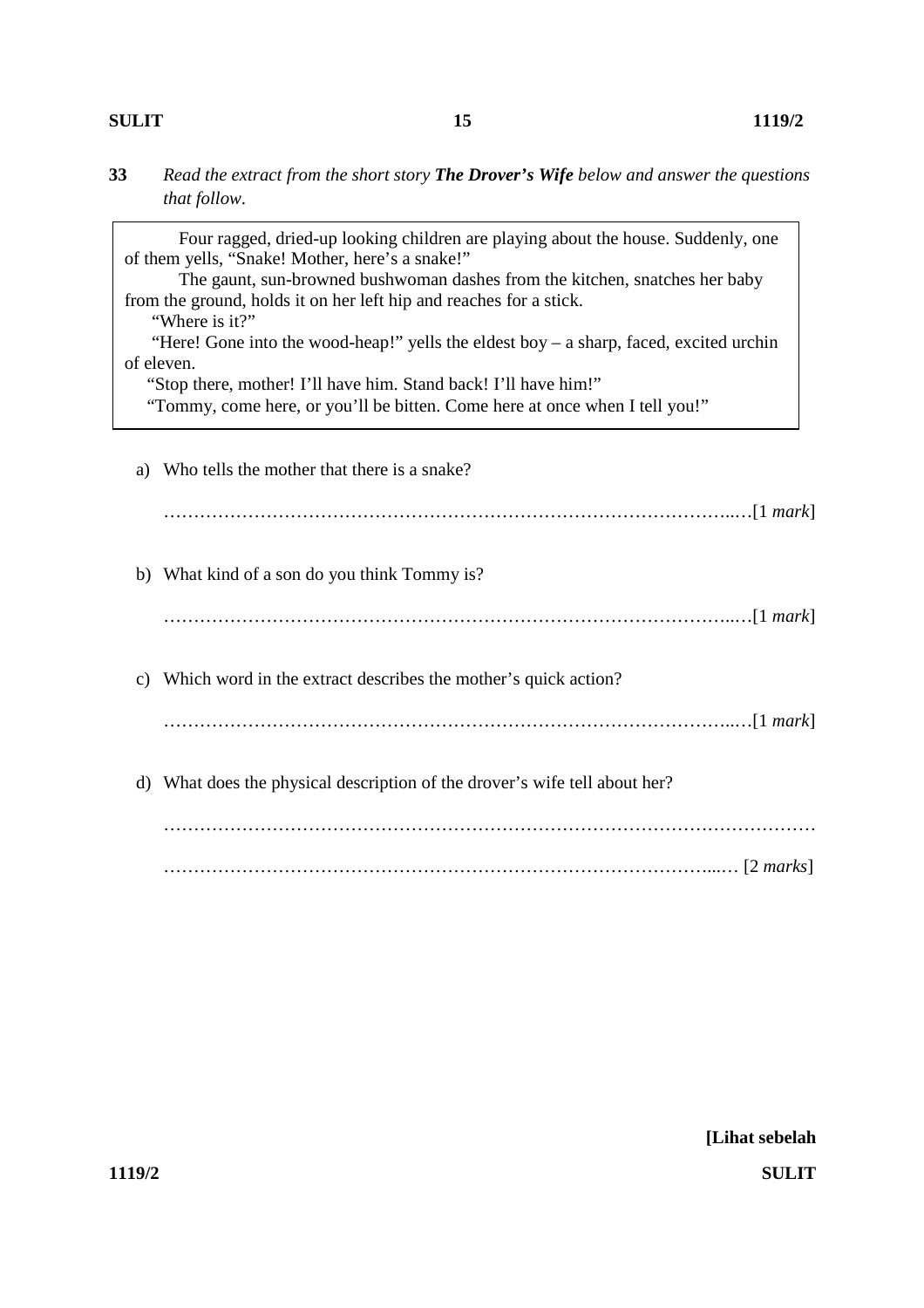#### **SULIT**

34 The following are the novels studied in the literature component in English Language.

| Jungle of Hope | Keris Mas      |
|----------------|----------------|
| The Pearl      | John Steinbeck |
| The Return     | K.S. Maniam    |

Choose any one of the novels above and answer the question below.

State an important decision made by one of the main characters in the novel and show how the decision changed his \ her life. Support your answer with close reference to the text.

 $[15$  marks]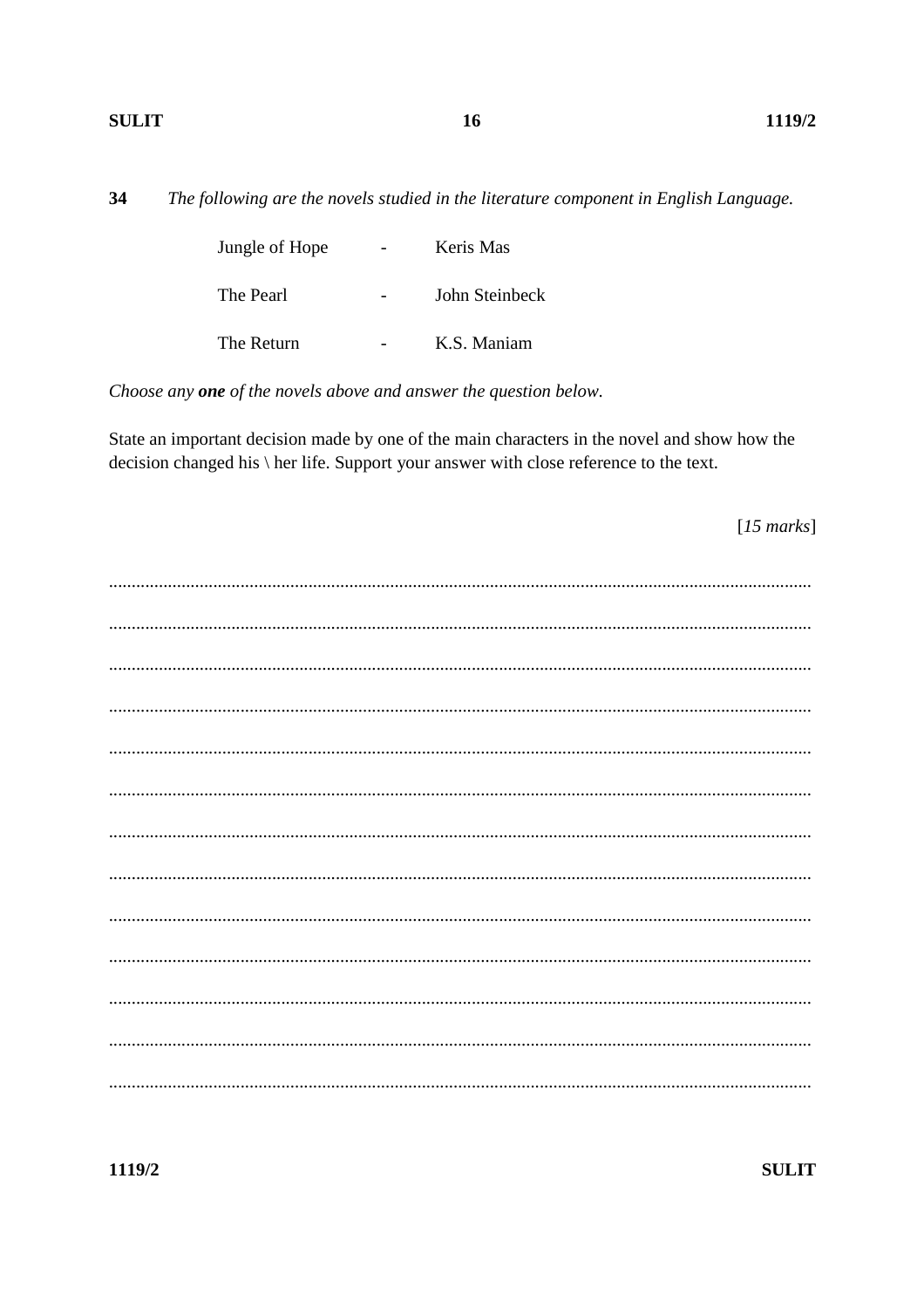# **ANSWER SHEET FOR QUESTION 34**

[Lihat sebelah **SULIT**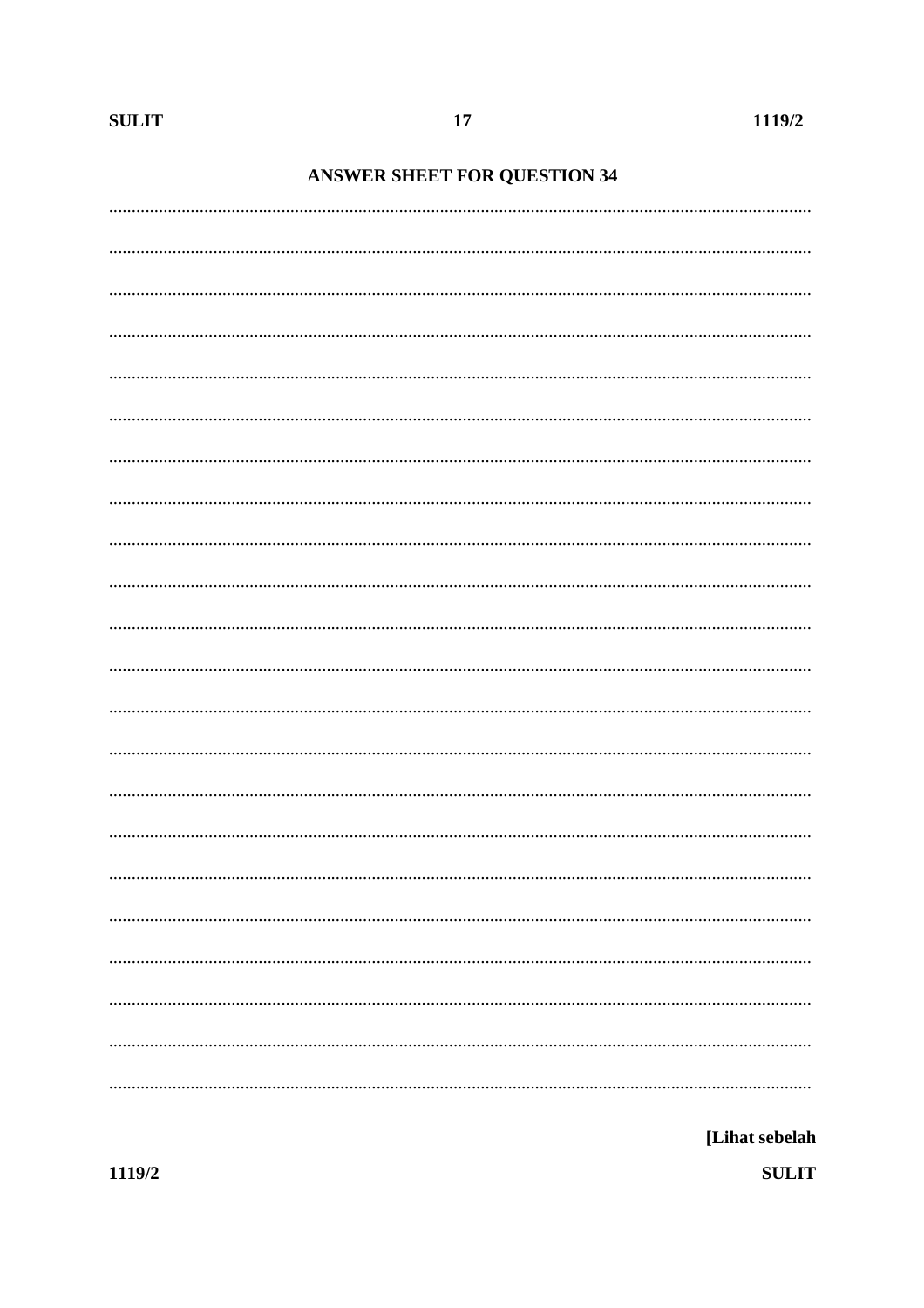| <br><b>KERTAS SOALAN TAMAT</b> |
|--------------------------------|